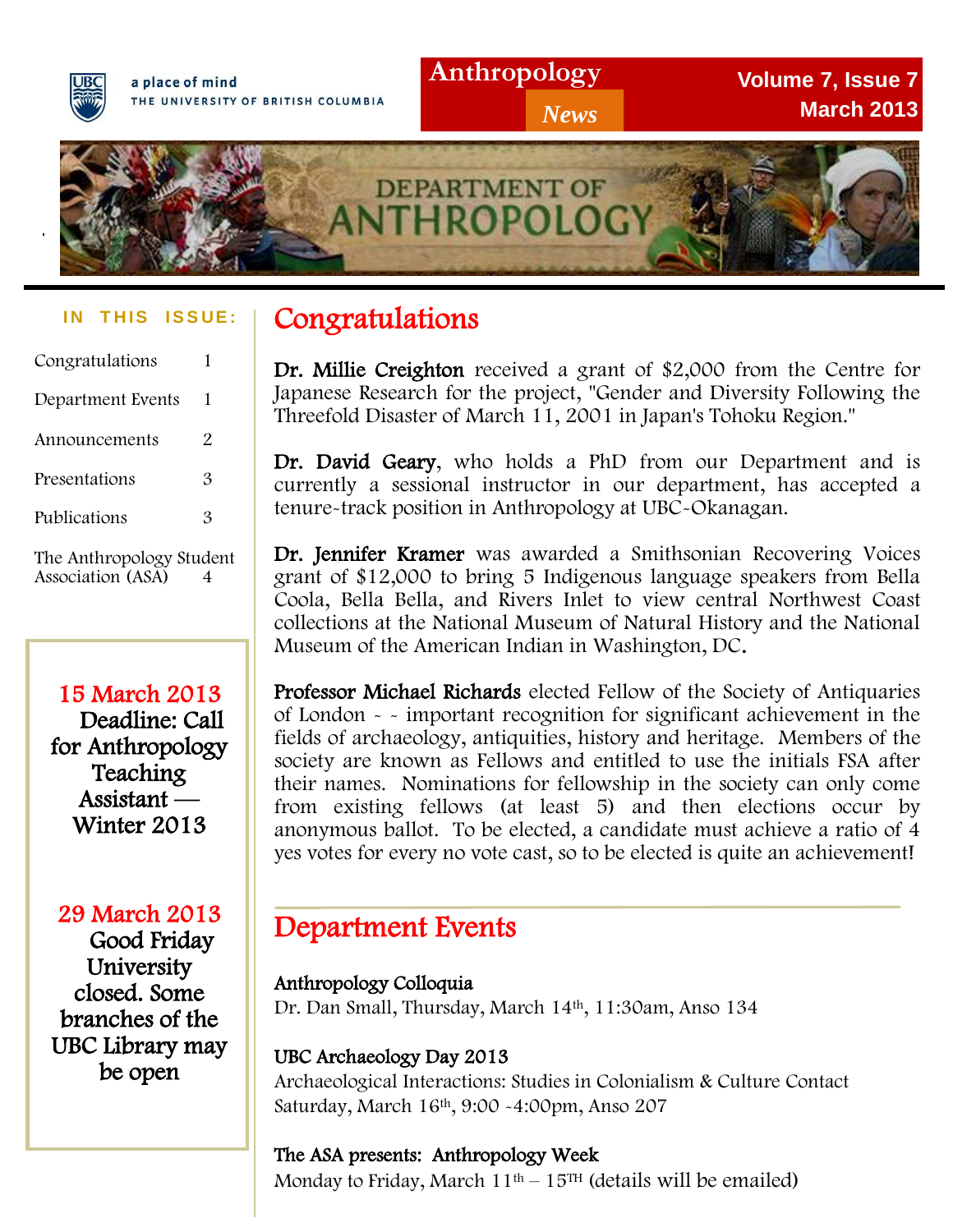### Announcements

The extraordinary Vancouver Opera "west coast" production of the Magic Flute is returning for 6 performances from March 9 to March 17! Here's the link:

<http://www.vancouveropera.ca/Magic-Flute-2012-13.html>

Originally staged in 2007, this "opulent... shining and original" production was the critically acclaimed product of an extensive two-year consultation with the First Peoples' Cultural Council of British Columbia in collaboration with a diverse Advisory Group of First Nations artists and other professionals. The sets and costumes are visually stunning ... "set on the rocky shores and in the ancient rainforests of the Pacific Coast". The music is, of course, eternally breath-taking. The story-line is significantly and interestingly reconfigured from the original 1791 European context of rationalism, "the enlightenment", and prominent Masonic influences. And - MOST exciting - is that the Musqueam language hən'q'əmin'əm' is incorporated into the libretto!!

Dr.Millie Creighton (pictured 1st row, 2nd from left), as the selected Regional President for Canada, was 1 of 3 invited international speakers to the founding meeting of the new NGO, WAHS--Korean Association of Hallyu [Korean Wave] Studies, held in Seoul, Korea on January 28, 2013. The other 2 invited international speakers were Christine Yoo (pictured 1st row, 2nd from right), CEO of GoGoGo Entertainment & Director of award winning movie, 'Wedding Palace', & Dr. Nissim Otmazgin (pictured 1st row, far right), of Hebrew University, the selected Regional President for the Middle-East. Attendees included international scholars, government ministries representatives & those from embassies & businesses in Seoul.



The conference to initiate the World Association of Hallyu [Korean Wave] Studies was covered in the largest newspaper of Korea, the Chosun Daily and coverage can be found at the following link.

[http://news.chosun.com/sited/data/html\\_dir/2013/01/23/2013012302744.html](http://news.chosun.com/sited/data/html_dir/2013/01/23/2013012302744.html)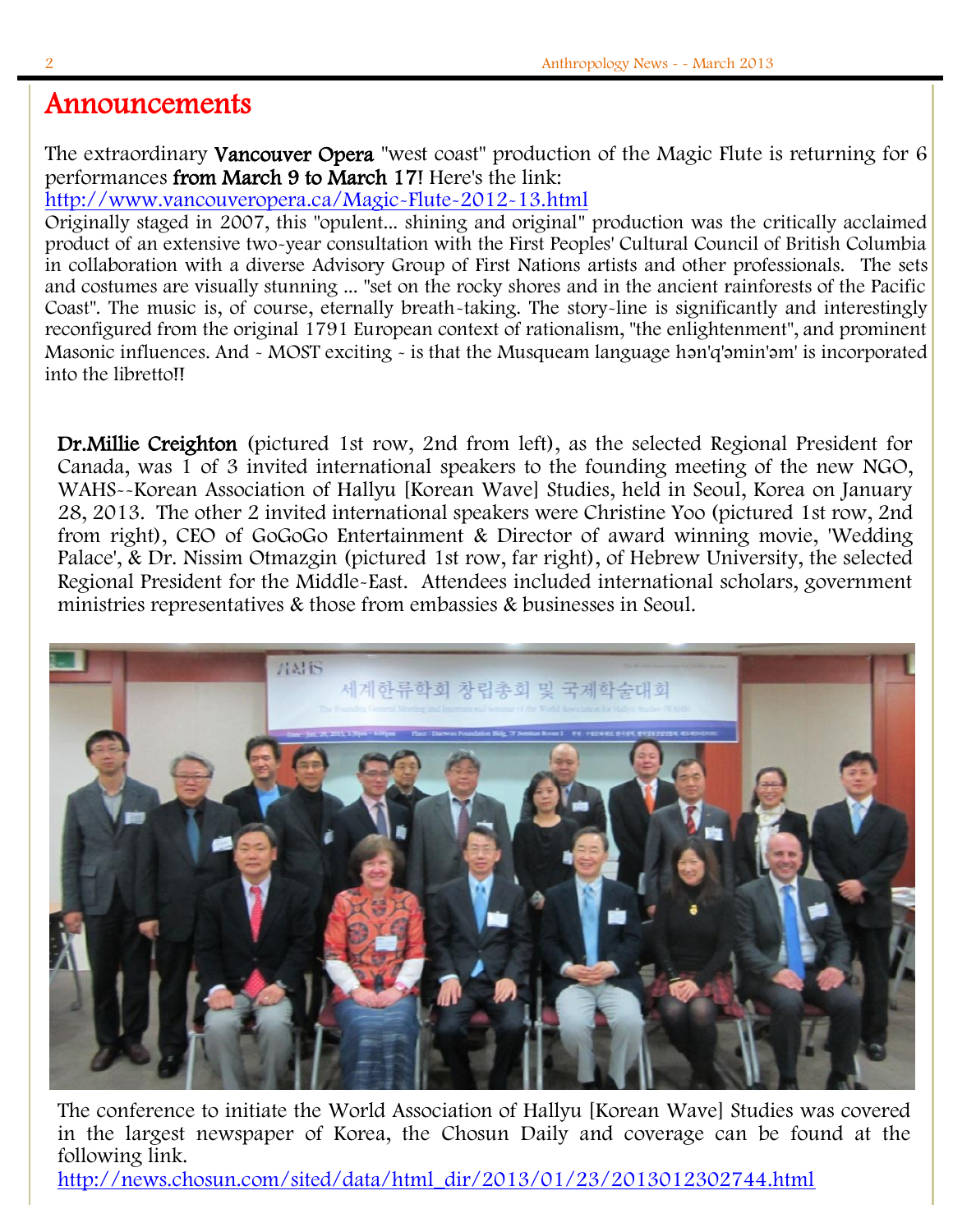# Presentations

#### Millie Creighton

2013 'Japan's 'Peace Constitution' and Article 9 as World Model and WWW (a World Without War) Template,' at Mino City Center, Green Hall, invited by the Association to Consider Article 9 (Mino-shi Kyujo no kai).

### Millie Creighton

2013 'Constitution of a Past Era or Template for a Japan Led World Vision: Citizens' Activism and Japan's Article 9 Renunciation of War as a Model Towards Justice and a Global Civil Society of Peace.' Doshisha University, Kyoto, Japan, January 15, 2013.

#### Nicole Smith and Iain McKechnie

2013 Coastal Field Archaeology in Huu-ay-aht Territory, Vancouver Island: Highlights from the 2012 Bamfield Marine Science Centre Archaeological Field School. Presentation to the Archaeological Society of BC – Victoria Branch, Pacific Forestry Centre, Victoria, Feb 19.

#### Anthony Shelton

2012 Rewriting Museum Studies: Rethinking Museums. Paper presented at the National Taiwan Museum, Taipei, December 18

#### Anthony Shelton

2012 Museums and the Anthropological Imagination. Paper resented at the National Museum of Prehistory, Taipei, December 19

#### Anthony Shelton

2013 Representing the Andes. Paper presented at the UBC History Department Colloquium, Vancouver, January 31

# Publications

#### R.G. Matson and M.P.R. Magne

2013 Na Dene/Athapaskan Archaeology and linguistics. In The Encyclopedia of Global Human Migrations, Gen. Ed. Immanuel Ness, Prehistory, edited by Peter Bellwood, Chap. 43:1-7. Blackwell Publishing Ltd. DOI: 10.1002/9781444351071.wbeghm843.

#### Robin Ridington and Jillian Ridington

2013 Where Happiness Dwells: A History of the Dane-zaa First Nations: UBC Press

#### Leslie Robertson

2013 Reprint of article. Taming Space: Drug Use, HIV and Homemaking in Downtown Eastside Vancouver. In The Domestic Space Reader, Chiara Briganti and Kathy Mezei eds. Toronto: University Toronto Press.